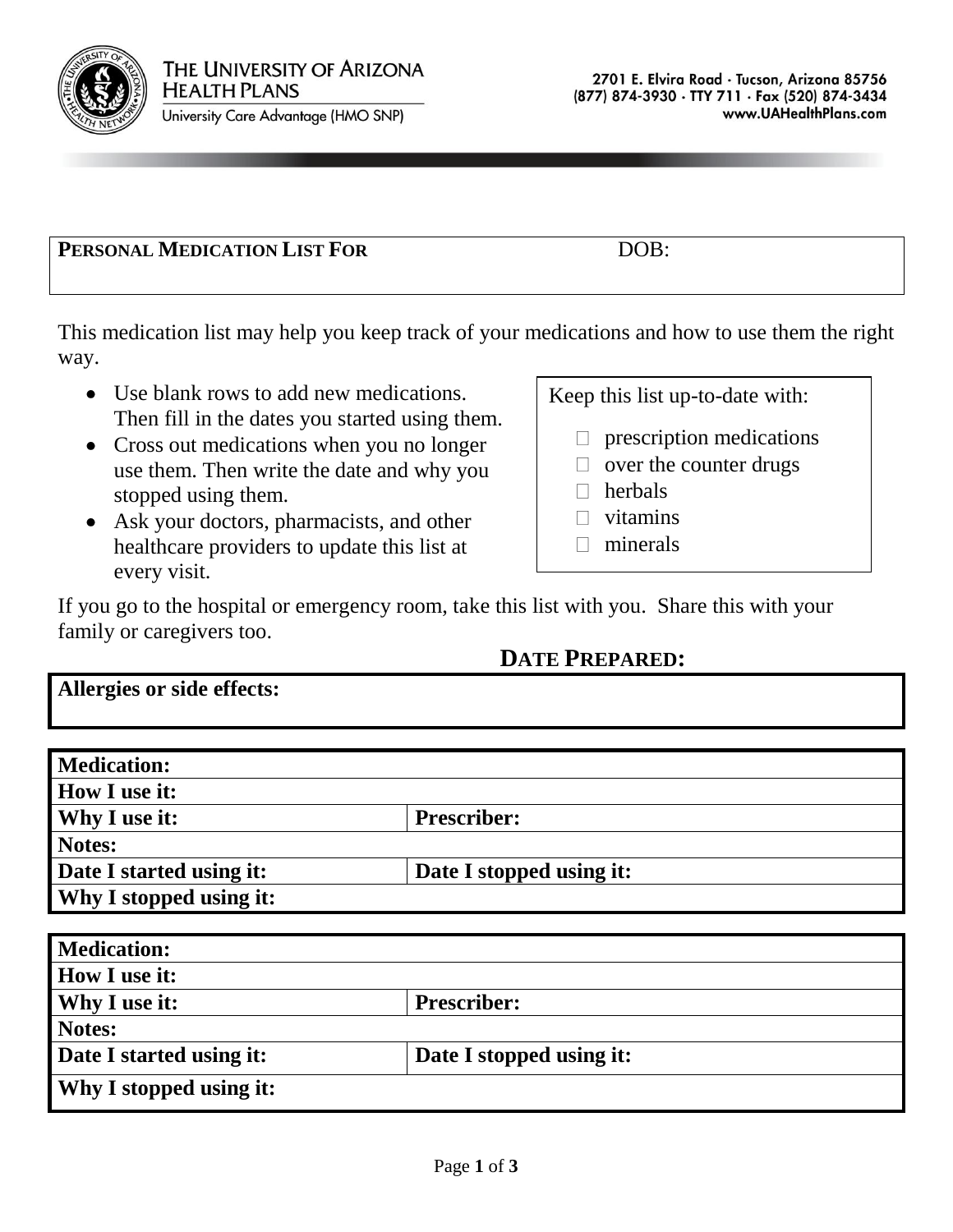## **PERSONAL MEDICATION LIST FOR** DOB:

| <b>Prescriber:</b>       |  |
|--------------------------|--|
|                          |  |
| Date I stopped using it: |  |
|                          |  |
|                          |  |

| <b>Medication:</b>       |                          |
|--------------------------|--------------------------|
| <b>How I use it:</b>     |                          |
| <b>Why I use it:</b>     | <b>Prescriber:</b>       |
| Notes:                   |                          |
| Date I started using it: | Date I stopped using it: |
| Why I stopped using it:  |                          |

| <b>Medication:</b>       |                          |
|--------------------------|--------------------------|
| <b>How I use it:</b>     |                          |
| <b>Why I use it:</b>     | <b>Prescriber:</b>       |
| Notes:                   |                          |
| Date I started using it: | Date I stopped using it: |
| Why I stopped using it:  |                          |

| <b>Medication:</b>             |                          |
|--------------------------------|--------------------------|
| <b>How I use it:</b>           |                          |
| <b>Why I use it:</b>           | <b>Prescriber:</b>       |
| Notes:                         |                          |
| Date I started using it:       | Date I stopped using it: |
| <b>Why I stopped using it:</b> |                          |

| <b>Medication:</b>             |                          |
|--------------------------------|--------------------------|
| <b>How I use it:</b>           |                          |
| <b>Why I use it:</b>           | <b>Prescriber:</b>       |
| Notes:                         |                          |
| Date I started using it:       | Date I stopped using it: |
| <b>Why I stopped using it:</b> |                          |